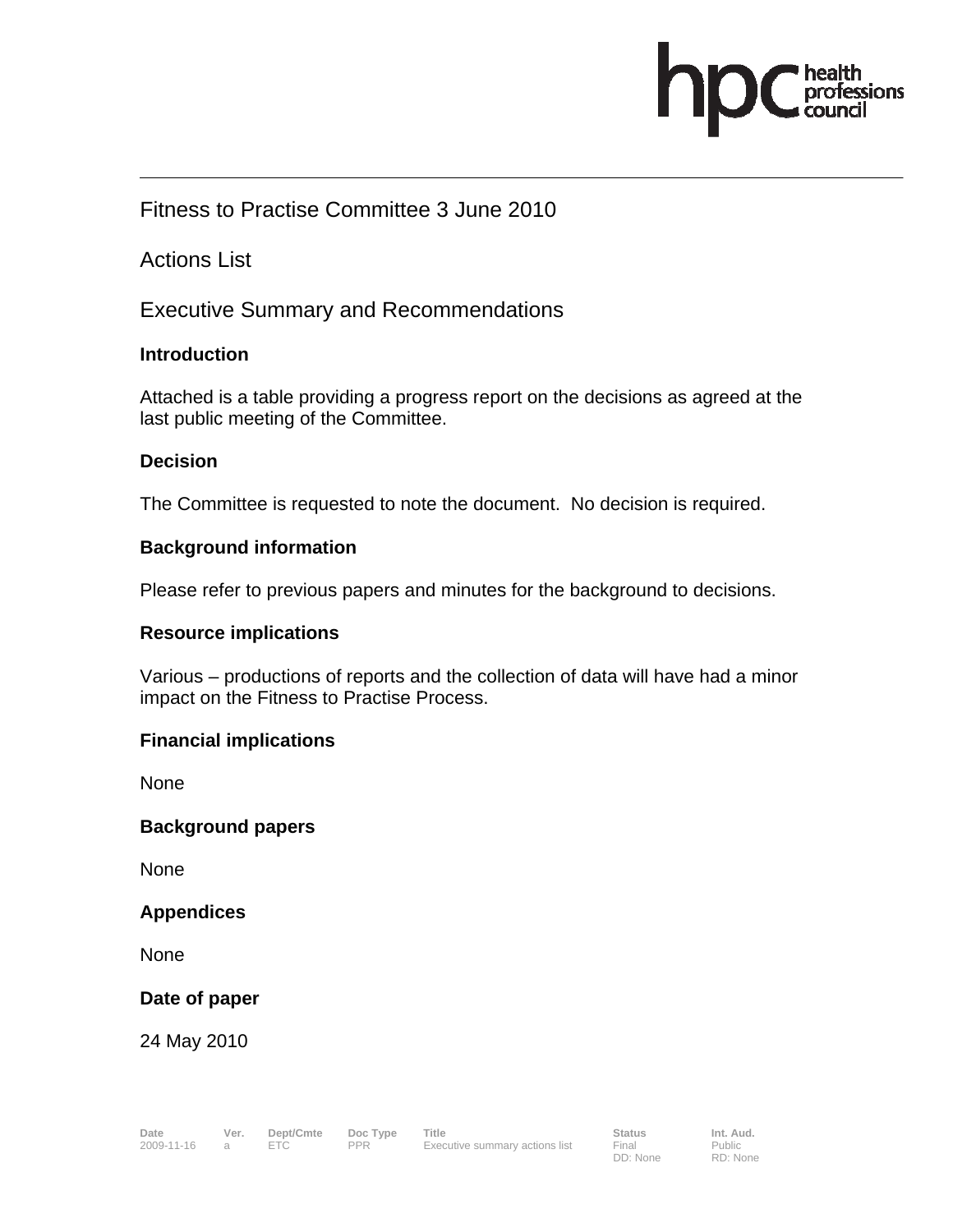

# **Matters arising from meeting of 25 February 2010**

| Ref. | <b>Action point</b><br>(and location in the minutes)                                                                                                                                                                                           | <b>Action</b><br>by | <b>Comments</b>                                                                                                          |
|------|------------------------------------------------------------------------------------------------------------------------------------------------------------------------------------------------------------------------------------------------|---------------------|--------------------------------------------------------------------------------------------------------------------------|
| 9.4  | <b>Director Report</b><br><b>Director of Fitness to Practise to</b><br>provide data and commentary on<br>performance against key indicators<br>to future meetings of the committee.                                                            | Ongoing             | <b>ONGOING</b><br><b>(COMPLETE FOR THIS</b><br><b>MEETING)</b><br>Information supplied at agenda<br>item 8, enclosure 3. |
| 9.4  | <b>FtP Annual Report</b><br><b>Director of Fitness to Practise to</b><br>submit the draft FtP Annual Report<br>to the Committee for substantive<br>discussion on a yearly basis.                                                               | Ongoing             | <b>ONGOING</b><br>(COMPLETE FOR 2010)<br>Information supplied at agenda<br>item 9, enclosure 4.                          |
| 13.3 | <b>CHRE report on student fitness</b><br>to practise<br><b>Director of Policy and Standards</b><br>to ensure that social networking<br>issues are taken into account in the<br>above report to the Education and<br><b>Training Committee.</b> | June<br>2010        | <b>INCOMPLETE</b><br>Due to project prioritisation this<br>paper will be presented to ETC<br>in September 2010.          |
| 13.5 | <b>Standard of acceptance practice</b><br>note<br><b>Director of Fitness to Practise to</b><br>submit practice note to The Council<br>for approval                                                                                             | March<br>2010       | <b>COMPLETE</b><br>Submitted to the Council on 25<br>March 2010.                                                         |
| 15.4 | <b>Review of not well founded</b><br>determinations work plan                                                                                                                                                                                  | Various             | <b>ONGOING</b>                                                                                                           |